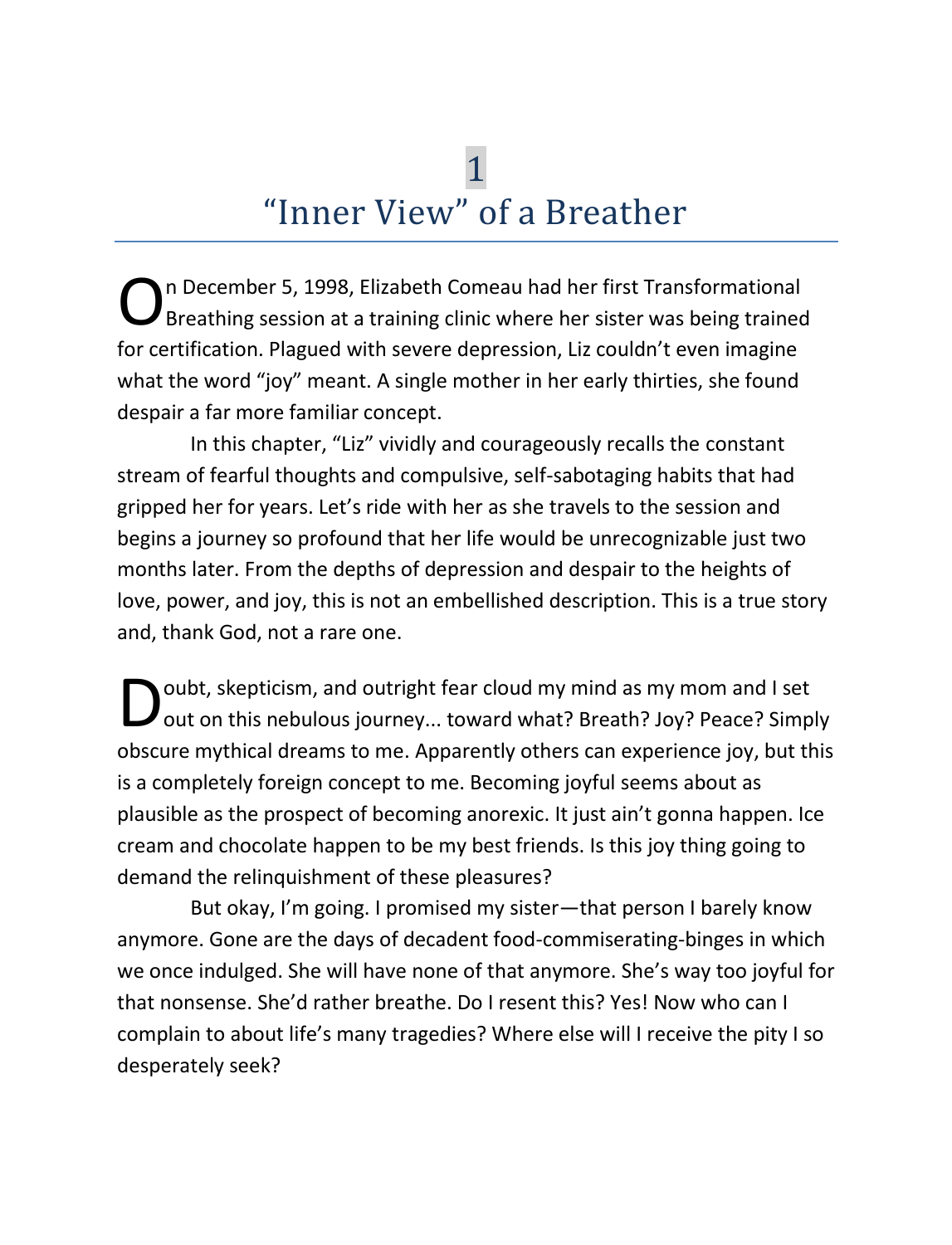My mother could provide it, but she has such a condescending manner about her. I really can't take much of it. When she pities me, I feel like a pathetic idiot.

She sits next to me now, moaning and groaning in the background about all of life's injustices and terrible drivers and the dirty windshield and—

"What, ma? Yes, I know that the insurance company is raking you over the coals. We've discussed it at least a dozen times. I'm sorry I hurt your feelings, but—WHAT? Yes, I saw that car. Don't worry, I'm in control."

But am I in control? As her verbal miseries fade into dull drone, I ponder the question. It seems the more I strive to control my life, the more chaotic it becomes. Hmmm, let's count the tragedies over the last year or so.

I had bought a business, after receiving a small car accident settlement, because I wanted to have more control over my life. Three months later, I bought my first home (can't stand bosses or landlords) and within a month the business went belly up. Hmm, then what? Months of severe depression, my first new car was repossessed, and I got skunked out of my home.

"Oh! Liz!" Mom is bracing herself firmly between the dash-board and the seat back. Some guy in a big black truck just slammed on his brakes to take a turn with no blinker.

"I got it, ma." Right at home in a crisis, I quickly lay on the horn in a fit of rage. It feels good to yell. "Learn how to drive, you \*!?%\*!!"

Mother chimes in, whining, "My God, what is wrong with these people? Don't they care if they cause an accident? That jerk!"

"All right, ma, it's over now."

After a variety of skunk remedies that didn't work and two months of virtual homelessness, my ten-year-old son and I are finally living back home. Of course, I can't pay my mortgage and am already behind. The sheriff is expected any day now to throw us out due to foreclosure. Nice Christmas.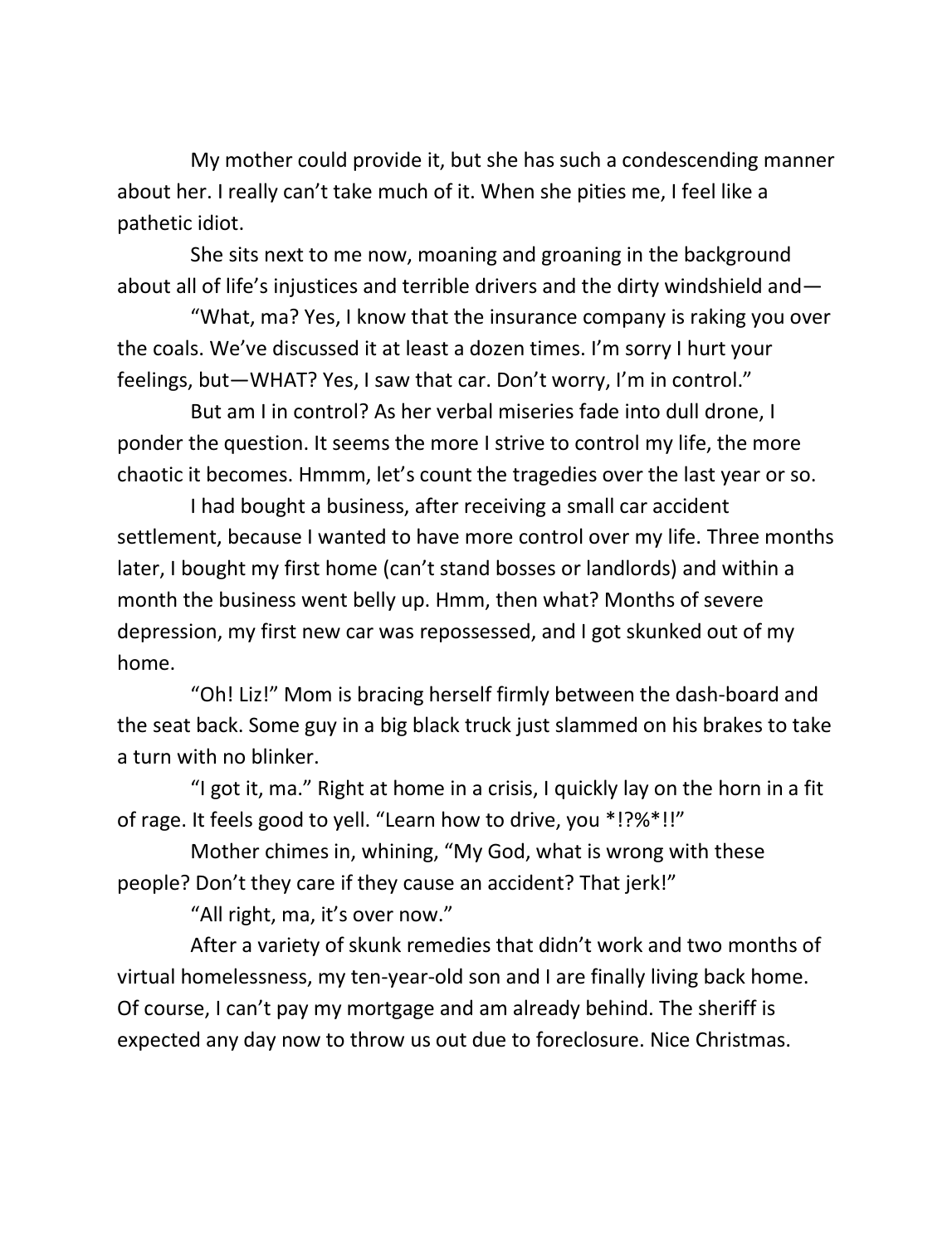Isn't life joyful? Sorry, sis. My reality is doom and despair. Yet, I resent the woman next to me for verbalizing it. I don't really need or want confirmation of my belief that this world is a hellish nightmare. On the other hand, the notion that someone will change that belief by "breathing" me seems utterly ludicrous. What am I, nuts? Taking this four-hour trip across New Hampshire to Vermont?

Yet, what else do I have to do? Sit at home, watch bad TV and wait for the sheriff while eating a half gallon of Breyer's Mint Chocolate Chip? (It is all natural, you know.)

As we draw nearer to the clinic, fear begins to grip me. What if this is embarrassing? What if these joyful people see through my façade, see who I really am? An irresponsible degenerate in an uncontrollable depression? What if I can't do it right? Or even worse, what if I can? What if I do become joyful? What will life be without the familiar struggle, pain, fear, worry, self-hatred, anger, rage? What will be left of me? Who will I be? What will I do? It's just like me to worry—even about joy!

Okay, good. Now we're lost. This is a good thing. We're running late (as usual) and we're close, but lost. What a nice distraction from the panic I was feeling about a new, foreign experience. Being lost and late with no windshield washer fluid left on a drizzly day. Now, this is more like it! A nice comfy, familiar panic. I can live with this.

"Yes, ma, that must be it. I'm turning, see? My blinker is on."

Arrival. Six minutes late. I'm almost panting. The fear is loud now, filling my head with voices, scenes of humiliation and embarrassment.

Will I find the right building? How many people are in there?

Will I find my sister? I'll tiptoe in, annoyed faces of consternation greeting me; I'll interrupt a solemn and peaceful ceremony, and they'll ignore me, everyone will ignore me. I'll be the only outsider. They'll all know it. At least I'm not the only one. My mother is here to take the heat too. But I'm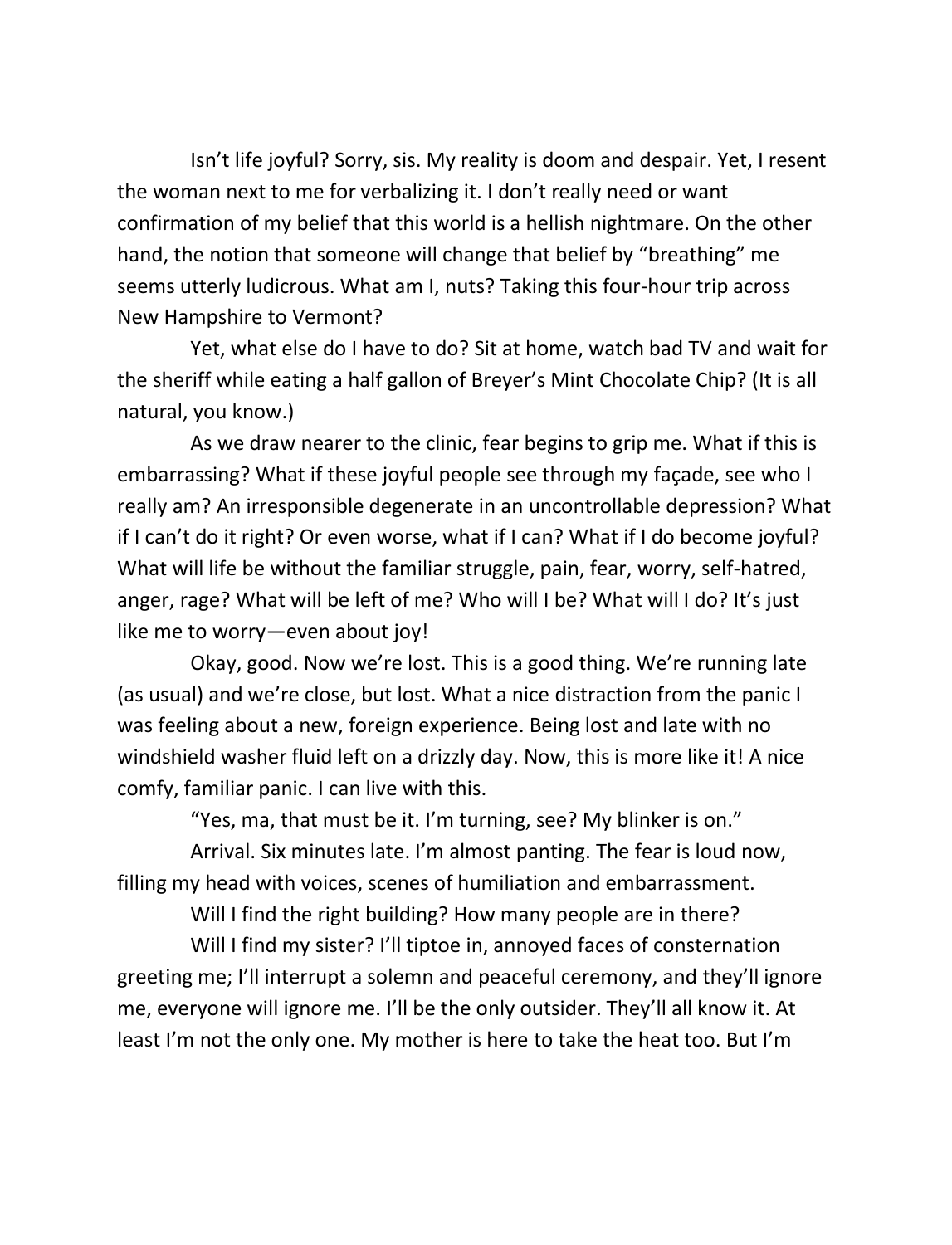really all alone. No one can feel my pain for me. I have to. I have to feel the pain. All alone.

Wait, there's Lois! Phew! She's outside. It hasn't started yet. Thank GOD! Now I'm safe, temporarily at least.

Walking into the room was less stressful than anticipated. The atmosphere was friendly, warm, somehow. Eye contact suddenly seemed easy and natural. Confidence grew as we sat in a large circle of about forty people. A twinge of nerves surfaced momentarily when I realized we would all have to introduce ourselves. But it subsided quickly as the intros began.

My unruly imagination had conjured the image of a roomful of Dalai Lama types connecting to each other on deeply spiritual levels, while I sat on the fringe, from the outside looking in—with the demeanor of one on the verge of a nervous breakdown. To my relief, everyone seemed rather *normal* —even me! I relaxed as people expressed fears and reservations. I admired their willingness to try anyway. My self-esteem improved as I noticed that this was exactly what I was doing: trying! I decided to admire myself. By the time it was my turn, I was anxious to introduce myself. I was proud to announce my decision to come and my reason for coming. My sister's promise.

I began to finally understand why she had dragged me here. Little did I know that this was just the beginning. As Judith began talking, my preconceived notion of her melted away. My self-demeaning imagination had envisioned an untouchable guru-type in long flowing robes speaking parables in angelic whispers.

Although Judith was none of those things, I had instantly recognized her as the one I had come to see. She had a natural warm glow and I immediately relaxed in familiarity—as if we were old friends. She was curiously humble, with a fun teaching style, and an absolutely joyful (*did I say that?*) smile! I felt more like a friend than a student. Part of me was amazed when I volunteered to go in front of the group and receive a breathing analysis!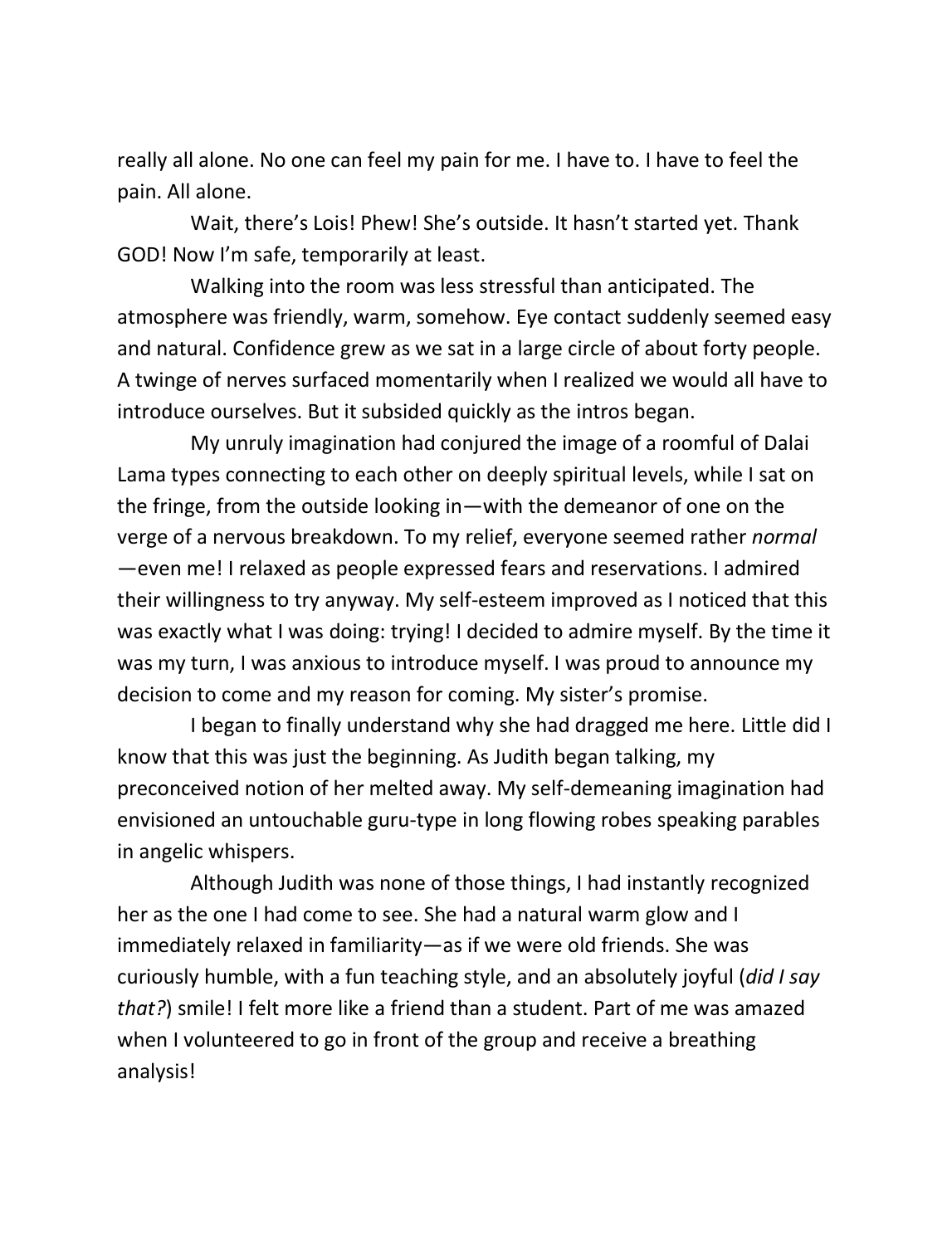As I walked toward her, I felt my face flush with a melange of excitement, embarrassment, fear and pride. In a dreamlike sequence, I realized I was drawing the eyes of everyone present to my 300-pound frame on purpose! Unheard of! A cacophony of voices inside my head struck up a chorus:

African American sistah: "You go, girlfriend!"

My morbidly-obese personal angel: "Ice cream, ice cream, you need Ding-Dongs and ice cream!"

Sleepy girl blinking eyes at the sun: "Is this the beginning of a courageous life?"

Giggly little girl, slightly mischievous: "I'm doing it! I'm really doing it!"

Some wise guy in a leather jacket: "Okay, so who you supposed to be? Sybil?"

I try not to look clumsy as I recline under Judith's kneeling posture. As I hear her voice in the distance, I'm sure that my efforts to appear relaxed are working. Then, suddenly, effort is unnecessary. Judith has placed her firm, warm hand on my upper chest. I immediately draw in a breath as I never have before. The voices go silent. She asks some specific questions about my childhood in a way that makes it easy to answer in front of all these strangers. She points out that my upper chest is not moving. Gently, she reminds me of some deeply buried truths about myself: I really don't have asthma; my heart center was virtually shut down long ago; and I hold on to ancient trauma that affects me still.

Big surprise, right? Yes and no. I've been depressed and anxious for so long that I'd forgotten there were causes. I mean, intellectually I knew, but I stifled that knowledge and chose to believe that I had no choice but to hide the truth about who I was. Shame was a constant in my life. Maybe the only constant besides pain.

The realizations began to reemerge while I was lying on that floor. Tears escaped as she asked me to repeat in my mind, "It's safe to open my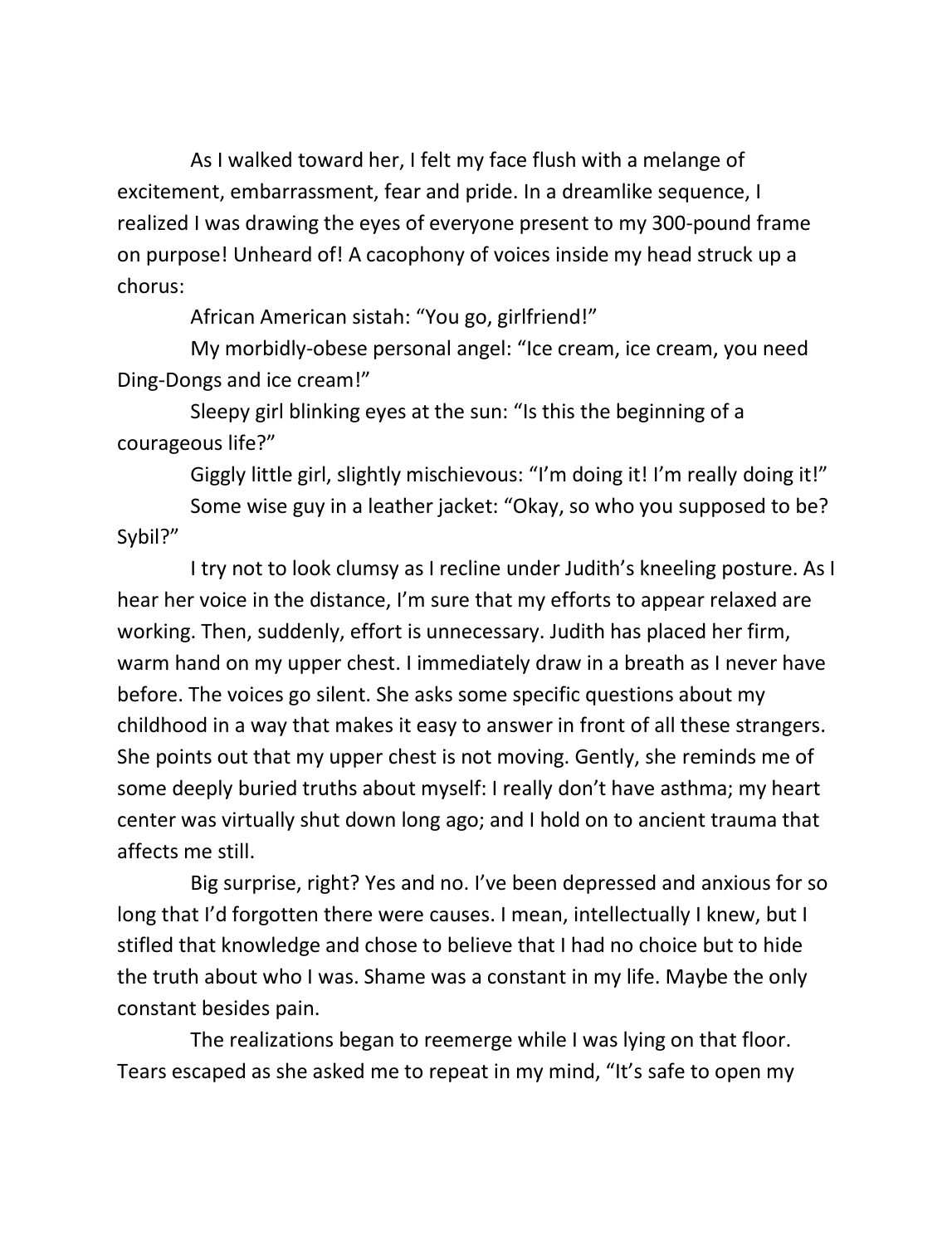heart… safe to express my love." The silent gasps (that would have been sobs if I didn't hold them back) came, and just as I began to choke them down she said, "It's safe to express my feelings."

I can't let myself sob in front of all these strangers! Cut that out, young lady! You know better. Get a Ding Dong. Ice cream, yeah!

Judith was saying something and then I heard voices in the room, which drew me back, and it was loud. They were all toning and Judith wanted me to take a deep breath and join them. At first I was afraid to be heard. *Children should be seen and not heard!!* But who would hear me in all this noise? Maybe it'll be fun!? I took a deep breath and went for it. *Aaaaaaaahhhhhhhh!* Another deep breath… *Aaaaaaaaaahhhhhhhhhh*...

I was amazed at how long I could hold the tone and then my next inhalation filled me up with more energy. I started to feel a little light-headed and tingly while pictures of my life story flew past my mind's eye at the speed of light, complete with emotion, in full living color. I watched as the group supported my verbal expression. Words were somehow unnecessary. I felt as if it was all just melting away. No need to talk it over and relive the pain. My body was vibrating, and Judith's comforting touch told me everything was okay.

"Good, good, Liz. It's safe to express my will," she was almost yelling so I could hear her. Yet she was loving me. I could feel her loving me. I felt safe. After making several long sounds, I continued to breathe with no effort at all. It was as if someone else was breathing me, yet it was deep and full.

"Now Liz is beginning to activate," Judith told the group. "How does that feel, Liz?" I could only shake my head and smile. There was so much going on inside me! I was feeling parts of my body that I didn't know existed. This all occurred in a matter of ten minutes. As I walked back to my seat, the only voices left were encouraging, peaceful, hopeful and giddy. Mmmmmmm, all this growth even before doing a session. But the best was yet to come.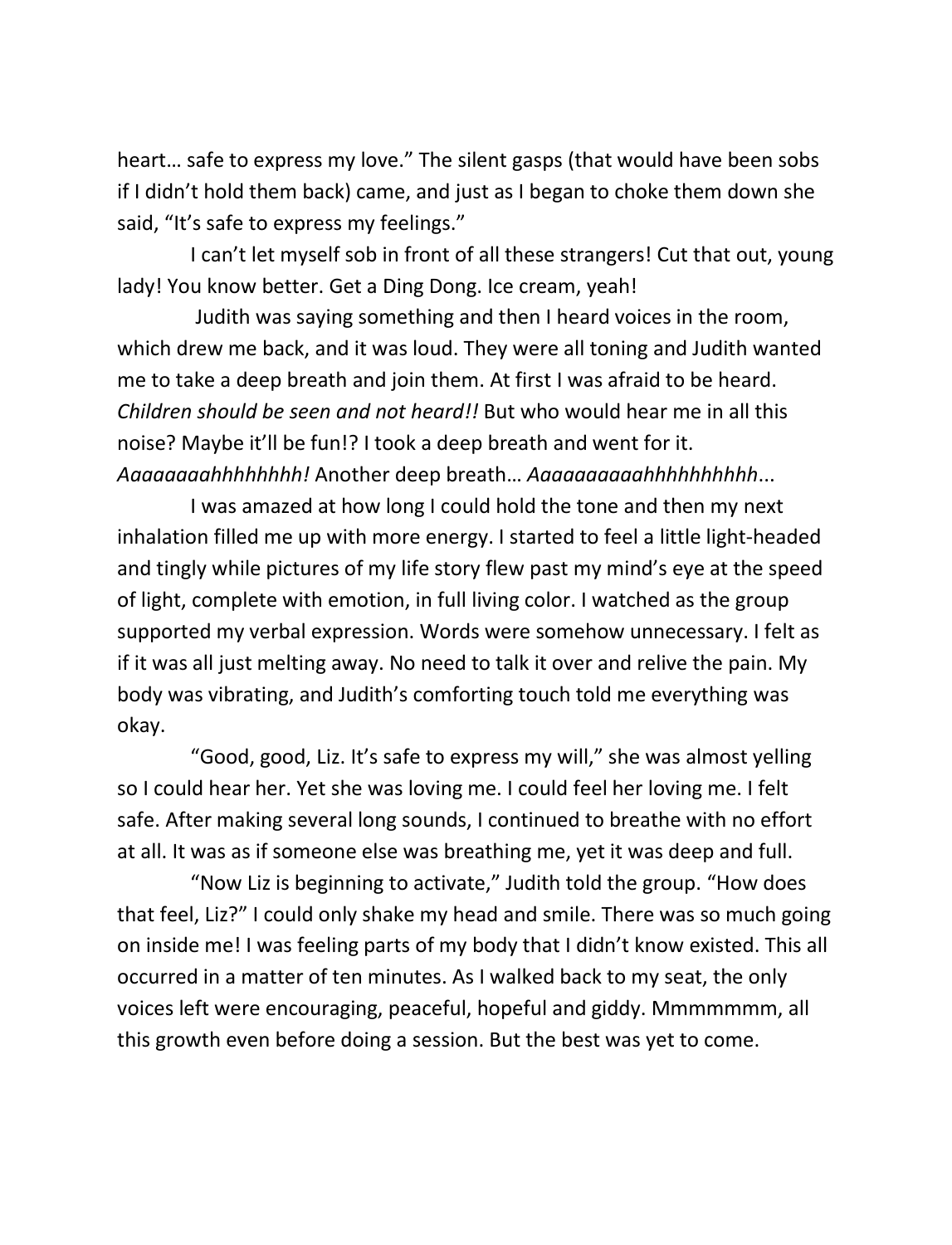Soon we were told to hook up with a student facilitator. I already liked Alison, the woman sitting next to me, so I chose her. As people made themselves comfortable around the room, I lay back, closed my eyes and gave myself over to whatever was coming. Though I was a bit self-conscious (especially with Mom just a few feet away), I didn't let the fear take over. Alison began by making sure I was comfortable, giving a short explanation of what to expect, and telling me that there was no way to make a mistake during a breathing session. *Whew! What a relief*.

The breath was more difficult at first than I had expected, but the toning was an unforeseen bonus. Toning, or sounding as some call it, seemed to be a remarkable technique to expel grief, anger, pain, anything negative. The room was filled with an incredible range of extraordinary sounds and emotions; it seemed as though all of our souls were intertwined in a celebration of life and love and joy. I seized upon this opportunity to really let loose. I mean, how often does anyone feel safe enough to scream out their pain? Ironically, expelling that pain was *joyful*.

I remember crying for a short time, but I was not in my pain; it was simply streaming out of me. Though it took me a while to get into the rhythm of the breathing pattern, I recognized its value and looked forward to mastering it. At the end of the half-hour session, I became conscious of an intense tingling sensation in my lips and the tips of my fingers. My mind was clear, my blood was pumping as if I had just run a mile and I felt like I was glowing. I was so *alive!* An instinctive and momentous decision was immediately thrust upon me by my higher self: this was my calling. *I must make this my life's work*.

Nothing had ever seemed so clear. Since I started working fourteen years ago at the age of eighteen, I had held over twenty jobs, engulfed in a perpetual search for a satisfying, enriching career, something with depth and meaning. Thankfully, years of frustration and struggle came to a halt that evening, as the answer came swiftly and easily.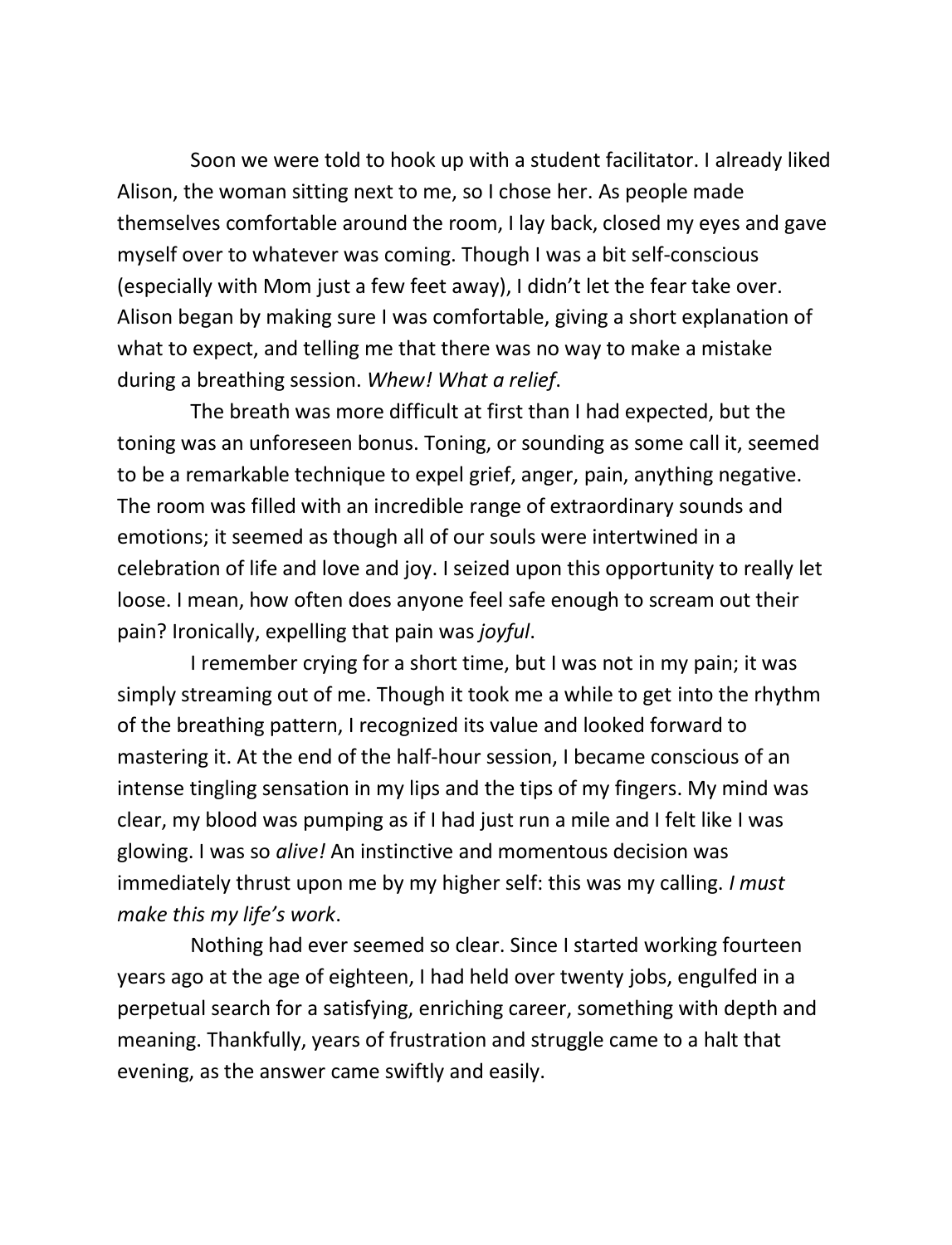That night as I lay down to sleep, I noted with pleasure that my mind was not whirring with anxiety–quite a stark contrast to every other night as far back as I could remember. There were some unnerving musings floating around, like "what if this isn't real? What if I wake up tomorrow and the effect has worn off?" But these thoughts were not intrusive. I easily allowed them to drift to the perimeter as I enjoyed the new quietude in my mind.

The next morning I was ready for another incredible experience. But, as expected, I had a renewed distrust in the reality of this "therapy." I felt great, but suspicion was still a diminutive voice, nagging from a deep chasm in my mind. In hindsight, I realize I had been allowing doubt a forum only to appease the sense that I was betraying my own historic belief system of: "Life is hard, it must be hard, and if it *isn't* hard you must be cheating."

But how could I cheat myself by being happy?

The ongoing argument in my head was off and running again: *You'll be cheating yourself out of the ability to communicate with those around you. How's that? Most of the people you know are miserable, right? You'll be betraying them. Remember how you felt about your sister's joy? Others will feel that way about you. True. But should I stay miserable just so I can retain miserable friends? Come to think of it, I don't really have any friends, just acquaintances. Well, they will be angry, or at least taken aback, right? Here you have no friends and you're willing to jeopardize the few relationships you do have. Wait a minute! Maybe if I change my life I'll make some new friends did you ever think of that? Well, I— and if I become joyful others will want to follow—the way I did with my sister. What about that? Hmm? SILENCE. HA! I've stumped you. Now keep quiet while I enjoy my day.*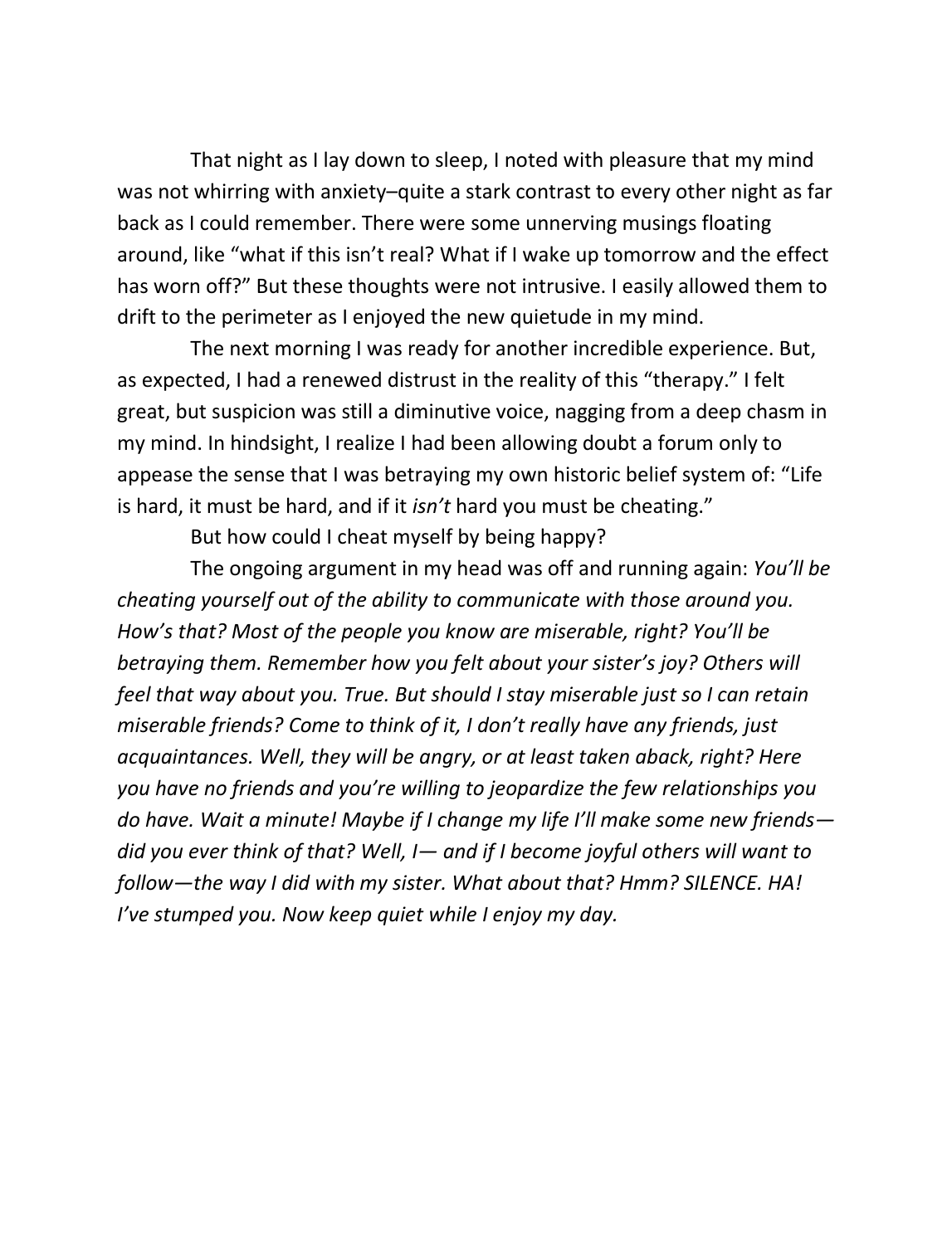# 14 Healing Respiratory Conditions

find it very curious that modern medicine has not yet realized the value of If ind it very curious that modern medicine has not yet realized the value of working directly with the respiratory system in the treatment of respiratory symptoms. Sadly, when we seek medical help for a respiratory condition, we are usually just given inhalers and drugs indefinitely to treat the symptoms, often with no hope of actually addressing the cause to relieve the problem permanently. Considering the economy-driven society we live in, however, this is not really so surprising. Treatment modalities that cannot be patented by large pharmaceutical companies seldom reach mainstream awareness.

Many people who once suffered from asthma, emphysema, chronic bronchial infections, and even some rare lung and respiratory diseases have benefited greatly from Transformational Breathing. Over and over again, I have witnessed great improvements in their ability to breathe. Many eventually free themselves from a lifelong reliance on expensive, toxic, and sometimes debilitating drugs and oxygen-support systems.

The transformation process for chronic respiratory sufferers is a bit different than it is for the average person. For one thing, people with respiratory problems usually have a lifelong history of issues around breathing. In other words, not only is their breathing mechanism shut down, but they also tend to have many deep-seated negative beliefs and feelings that are *directly related* to the function of breathing itself. When this type of adverse relationship to one's most vital life-support system has been established, dysfunctional breathing patterns are deeply ingrained and do not shift easily.

The asthmatic breathing pattern is very easily recognized. Simply described, it is a continuous tightening of the muscles directly below the sternum (breastbone). This constriction prohibits the full release of the breath, especially in the upper chest.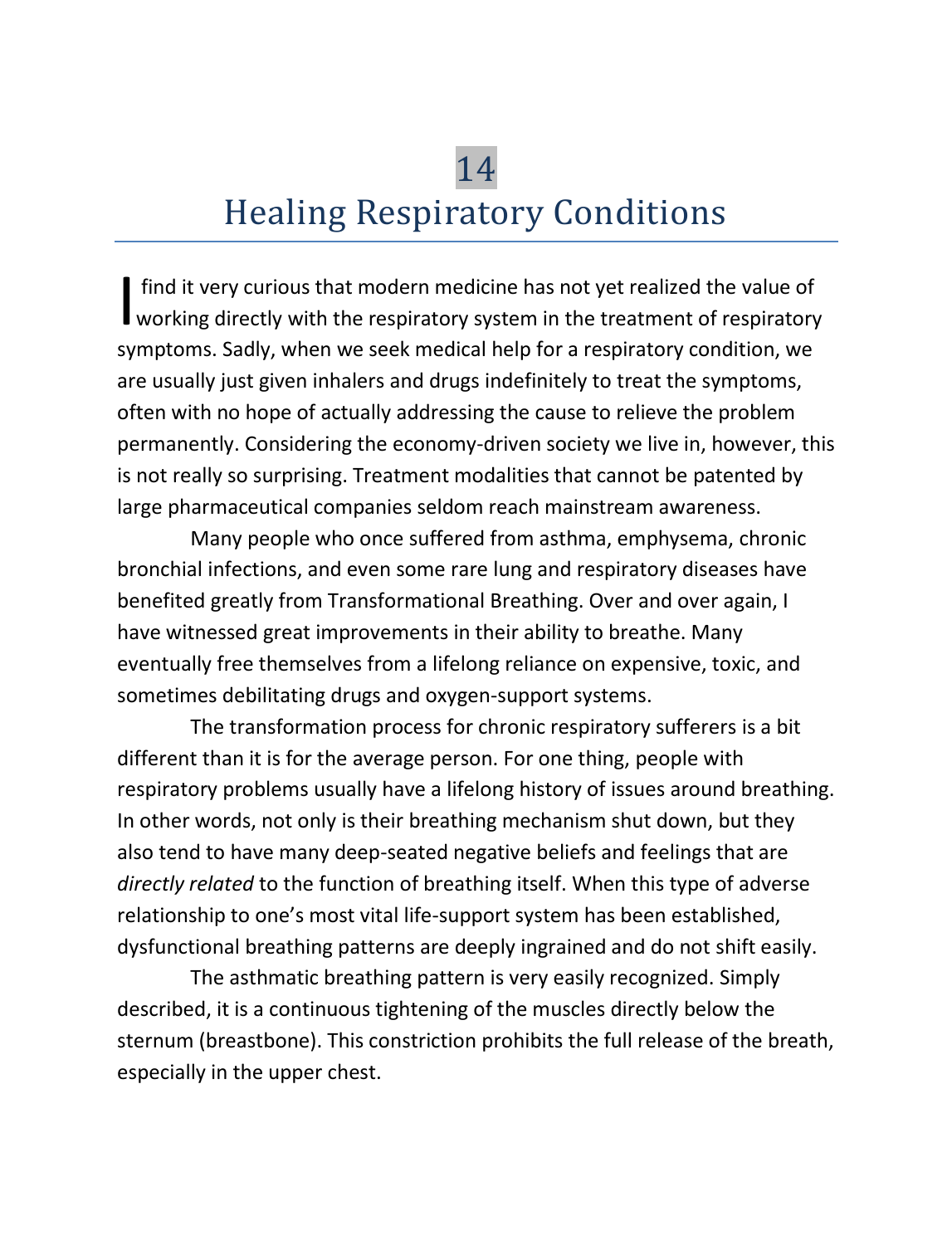Exhaling incompletely creates a situation in which the carbon dioxide (toxic waste) is not being expelled, so there is little or no room for the intake of new, cleansing, fresh oxygen. This cycle creates the feeling of not being able to get enough air. It has very little to do, however, with the popular medical belief that the lungs are unable to perform properly. It is simply a matter of not trusting enough to let go as we exhale and, thus, not having space for the next breath.

Naturally this pattern leads to a desperate need for fresh oxygen, particularly in the presence of any kind of physical or emotional stress, that requires extra oxygen for the body to function is present.

Over the years, I have personally assisted hundreds of individuals with respiratory challenges, primarily with the symptoms and diagnoses of asthma. One of my interests has been to note historical happenings that might be connected to their breathing disorders. During their breathing sessions, they often remember a trauma in infancy or childhood that originally caused the condition. Transformational Breathing allows these memories to surface and be integrated. Healing can then happen naturally.

A high percentage of my asthmatic clients suffered childhood trauma and pronounced feelings of mother-abandonment, sometimes dating all the way back to birth or earlier. A client may relive, for example, the panicked feeling caused by premature cutting of the umbilical cord, when oxygen supply was abruptly terminated, causing a life-threatening situation where the infant was forced to breathe or die.

Worse still, if the cord is wrapped around the infant's neck, an attitude of fear fills the room, and baby's breath patterns become firmly associated with this response. The most obvious abandonment scenario is being given up for adoption, an event that does not go unnoticed by the infant. In all of these situations, on some level, the confused infant desperately wonders, "Where's Mommy? Why isn't she protecting and nourishing me? Why has she rejected me?"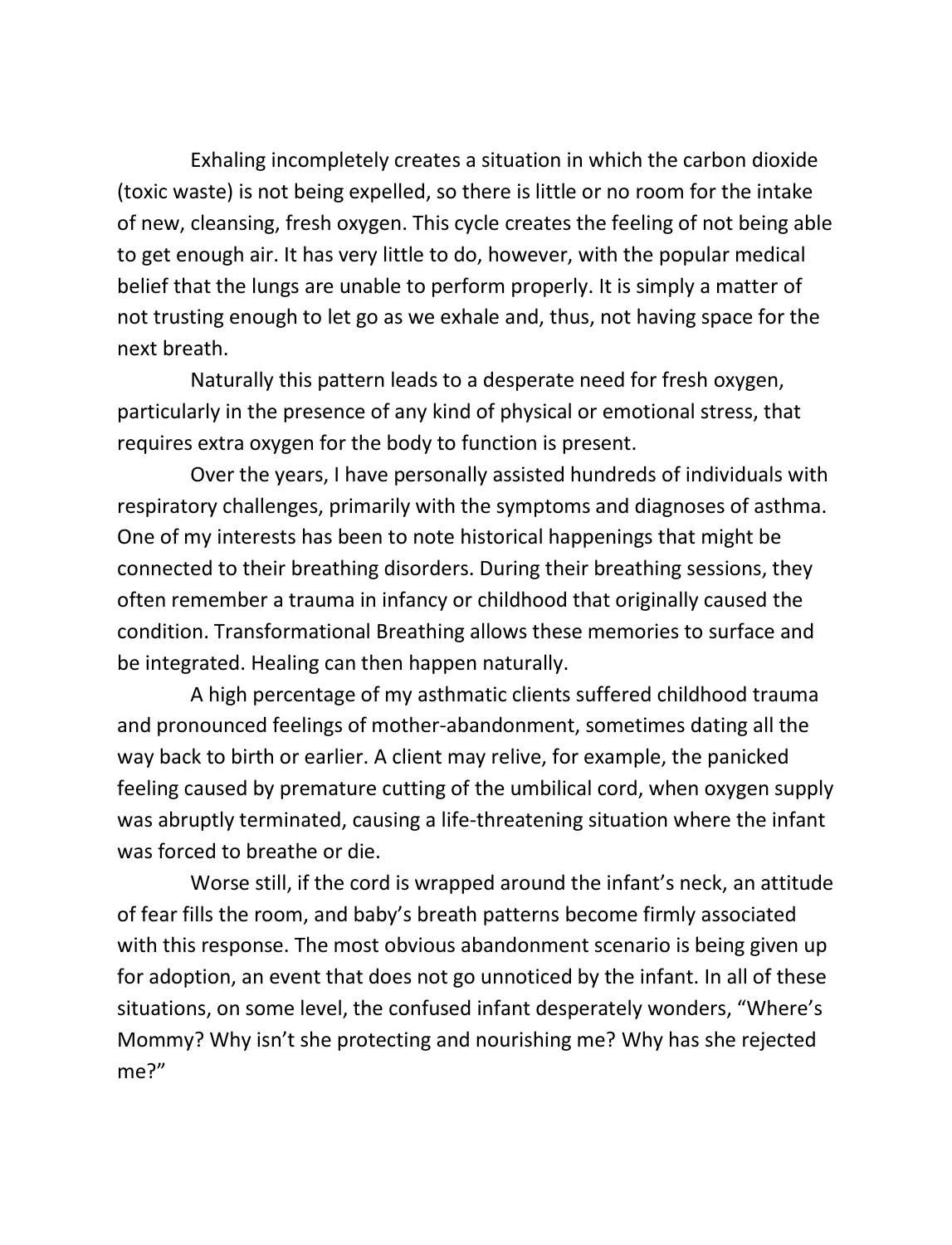Another recurring theme with asthmatic breathers is a fear or history of suffocation, drowning, or other life-threatening events in which a dramatic loss of air supply was experienced.

Such experiences set up what I call the asthmatic breathing pattern, putting into place the belief system that "I can never get enough." This subconscious belief not only greatly affects the breathing, but carries over into many other areas of life as well. Such people are usually engulfed by feelings that they cannot get enough love, attention, food, money, and energy.

During Transformational Breathing sessions, we have the advantage of re-experiencing those earlier moments of life now with a more mature level of understanding and a higher perspective of compassionate awareness. From this new multidimensional vantage point, painful judgments and assumptions can be reviewed and reframed into a loving perspective. The super-charged emotions associated with those beliefs are eliminated as well. Once this occurs, self-limiting associations are disengaged and transformed into forgiveness and even appreciation for Mother's as well as our own original perspective. Forgiveness releases the fear that causes the stress that triggers the respiratory attack.

Liz, for example, came to her first session believing she had an incurable condition. Her mother had left home when Liz was seven years old and her dad was busy healing his wounds and trying to fill the void. Liz adopted the belief that there was never enough for her. She learned to hold on to things—even to unpleasant thoughts and experiences—so that she might at least have plenty of *something*. She also held on to her breath, subconsciously believing that the next breath may not be coming. By the time she was thirty-three, Liz's breathing had become so restricted that she was diagnosed with asthma after being rushed to the emergency room.

Liz's asthma attack was the result of emotional and physical stress. The stress increased her body's demand for oxygen, and she panicked, believing she was unable to inhale enough air. The truth was that she was not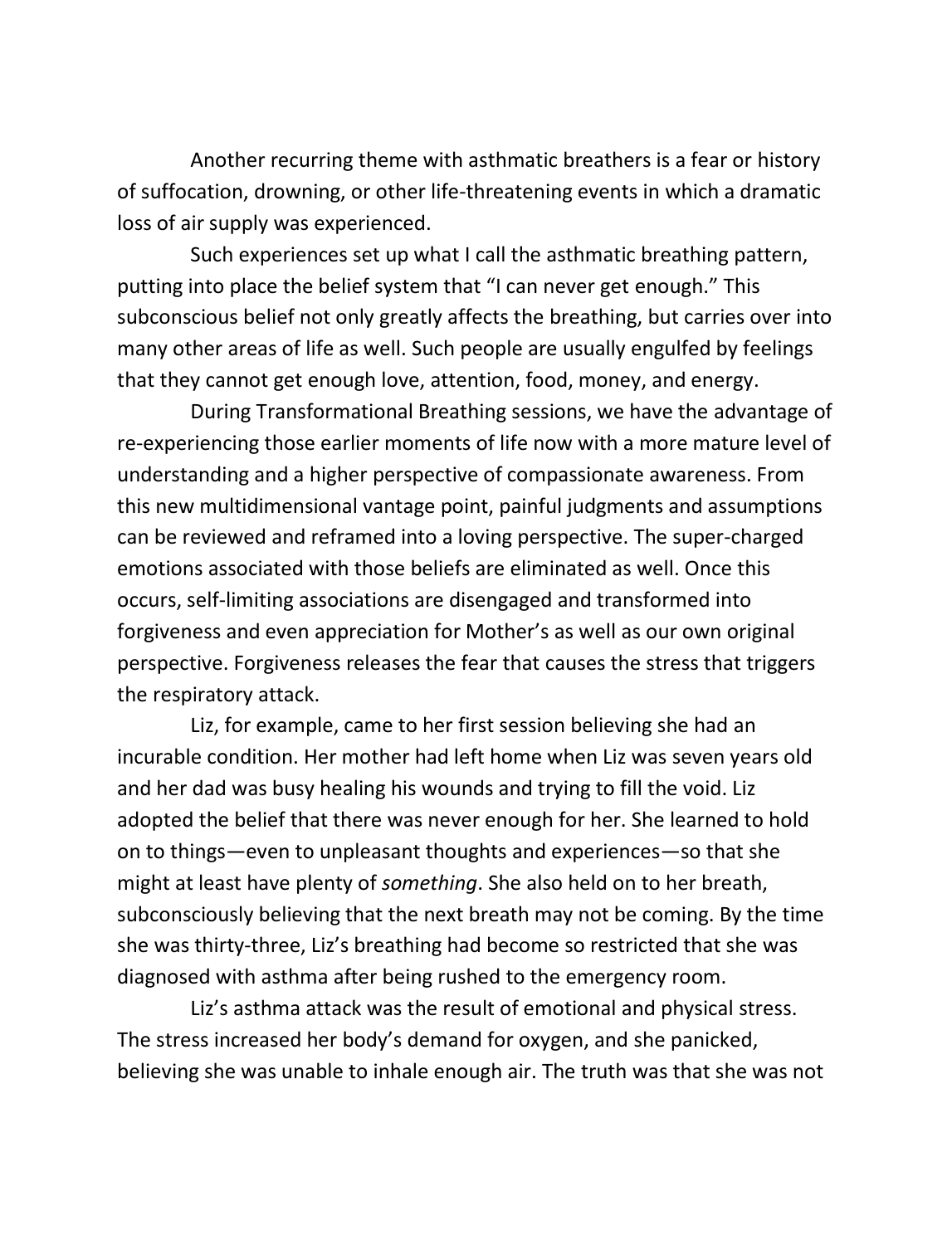able to *exhale* enough air—a necessity before new air can enter. This illustrated perfectly her unwillingness to let go of the negatives (toxins) in her life.

When the lungs are filled with toxins ready to be expelled, there is no room for nourishment (new oxygen) to enter, and the system autointoxicates—the toxins are recycled through the system. This leads to more stress—emotionally, physically, and ultimately to the reality of not having enough.

The fear of having asthma attacks now compounded the many scary beliefs that had been driving her behavior since birth. She experienced disease, pain, and many other harmful side effects. Her life was in a shambles. Yet as soon as Liz allowed for the possibility that she could transform her own breathing patterns and received proper guidance to do so, the whole direction of her life changed drastically.

During coached sessions, instead of continuing to struggle as she inhaled, she began to relax fully as she exhaled. This allowed room in the lungs for fresh air. With practice, her cycle of effort was eventually broken.

In Transformational Breathing sessions, Liz was able to clear the longstanding belief about life that there was never enough for her. She became aware of her habit of holding on to unpleasant thoughts and experiences. She realized and began to experience that letting go of what she did not need (but had been clinging to just to have something) made room for what she *really* wanted. She also found it easier to trust in her life as she discovered many new ways to let go of old fears.

Once she had cleaned out her closet, both literally and metaphorically, Liz found that more of what she really wanted could come in, and many struggles subsided. Behaviors and perspectives were effortlessly—sometimes automatically—modified. These new, more attractive and responsible behaviors and thoughts about life served to elicit more favorable responses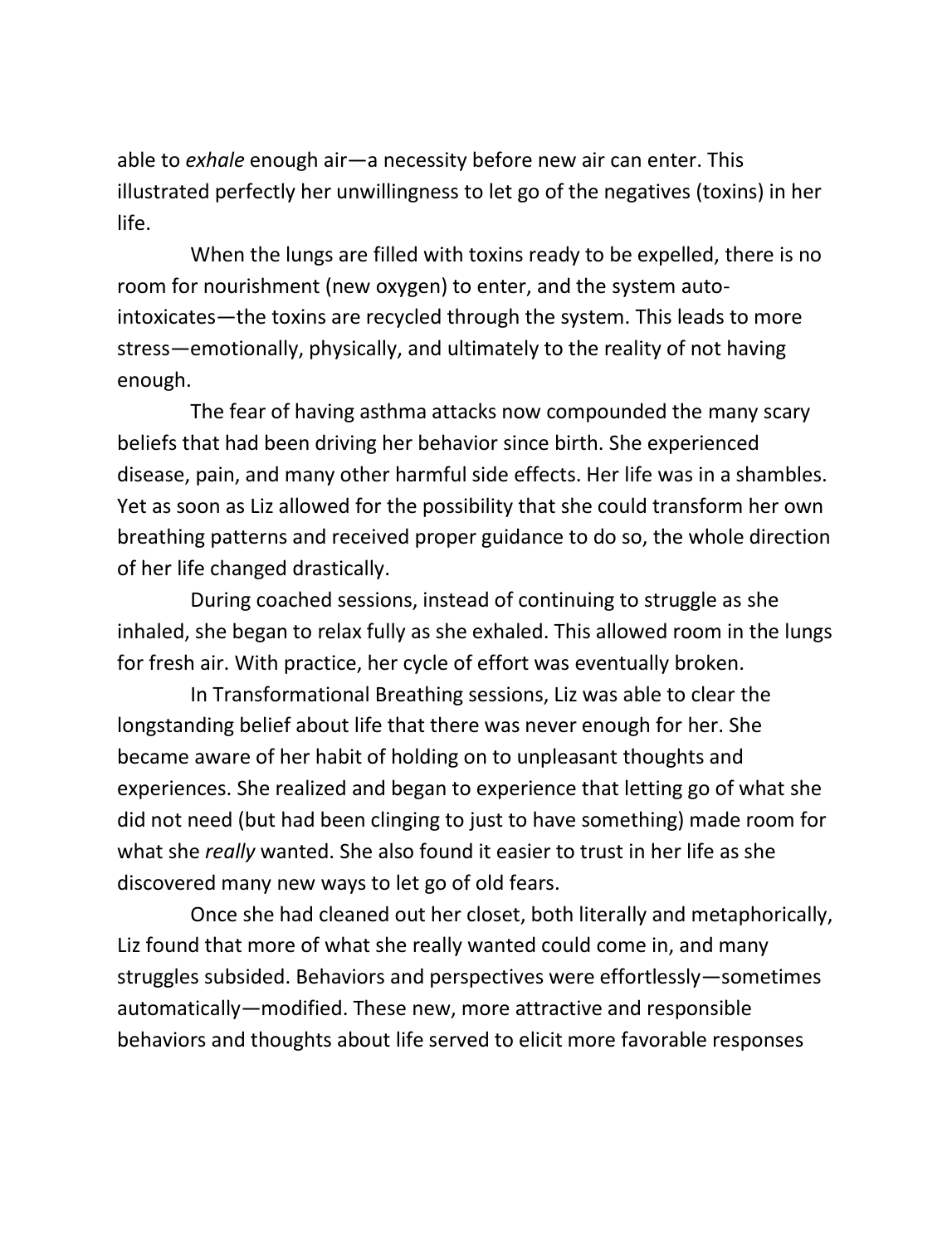from others. She soon found herself in an upward spiral of giving and receiving.

The irony is that this desperate holding on to the remnants of the last breath for fear of not getting another chance to inhale, creates exactly what is most feared. The next breath is thwarted because the first one has not been released! It becomes an insidious self-fulfilling prophecy, and a revealing example of our most common self-sabotage mechanism. We create that which we fear, and what we resist persists.

In Transformational Breathing sessions, we focus directly on training contracted muscles to relax as we exhale, so that the toxic carbon dioxide exits and there is space in the lungs for the next breath to enter. We also focus on reprogramming the mind to change the false negative beliefs about the ability to breathe, by affirming that it is safe to let go and that we each are worthy of plenty.

This process is self-regulated. The time it takes to change this or any other pattern depends in part upon how fervently we cling to our fear of freeing our breath.

In the first breathing session, asthmatic breathers are taught to recognize whether they are relaxing or holding on as they exhale. At the very least, this enables them to have the awareness of what intensifies the symptoms and allows them to begin to practice relaxing as they exhale. Usually by the fifth individual session, there is marked improvement in the ability to consciously release the breath during stressful times. As you can see, the progression with an asthmatic is somewhat slower than with someone who has no respiratory problems; yet compared to the allopathic alternative, Transformational Breathing provides new hope and renewed life.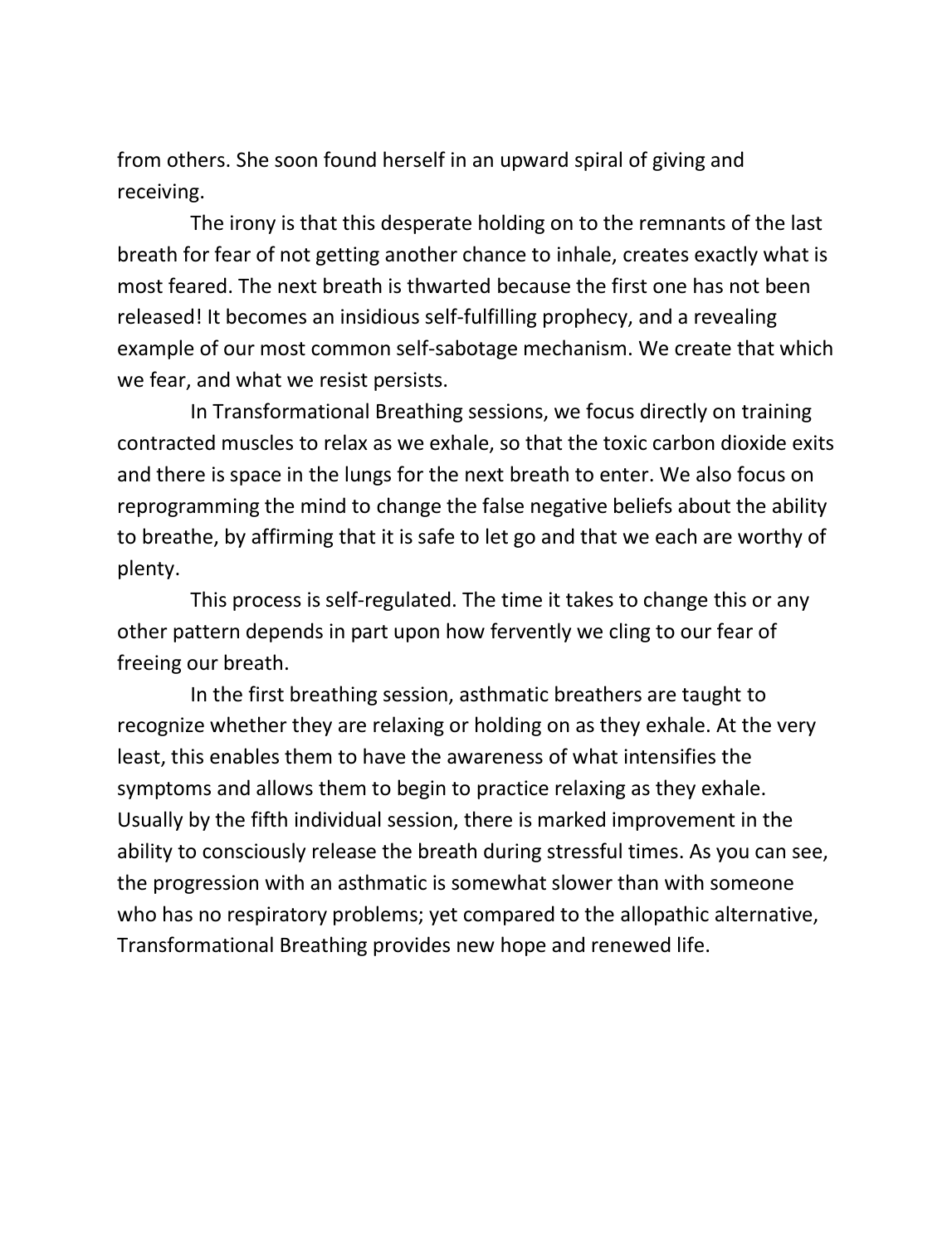#### Relaxing Asthmatic Symptoms

 $\blacksquare$  he following is a simple exercise that can be helpful in relaxing symptoms The following is a simple exercise that can be helpful in relaxing symptoms<br>experienced by asthma sufferers. It is different from the Transformational Breathing and is not intended to replace it. It is especially important in cases of respiratory ailments to work with a certified Transformational Breathing facilitator for strong, clear coaching and support in the initial stages. This exercise can also be used on your own to gently begin to soften and relax the asthmatic breath pattern. It will assist in preparing you for the maximum benefit of your facilitated breathing sessions.

Begin by lying on your back, propped up at the shoulders to an angle between forty-five and seventy-five degrees. A wedge-shaped cushion or reclining chair is great for this as it supports you in relaxing and letting go.

Inhale a slow, deep breath through the nose. Place one or two fingers directly on the muscles just below the breastbone and apply enough pressure so the muscles relax. This area might be a bit tender at first due to accumulated tension, but it will feel better as it begins to relax. Exhale as quickly, freely, and gently as possible. A fully relaxed exhale is fast and easy; you may feel relieved, as if you are releasing a big weight. Consciously ask your body to relax, and keep feeling your diaphragm muscles. Feel the upper chest collapse as you release your breath. Don't be discouraged if this doesn't happen immediately. Remember, you are working with years of unproductive patterning. Repeat this for about ten minutes. Do this breath as quickly as you can while remaining soft and gentle in those muscles. Ideally, there are no pauses as you inhale and exhale.

When you can relax completely while breathing in and out with the nose, switch over to breathing in and out of the mouth in the same way.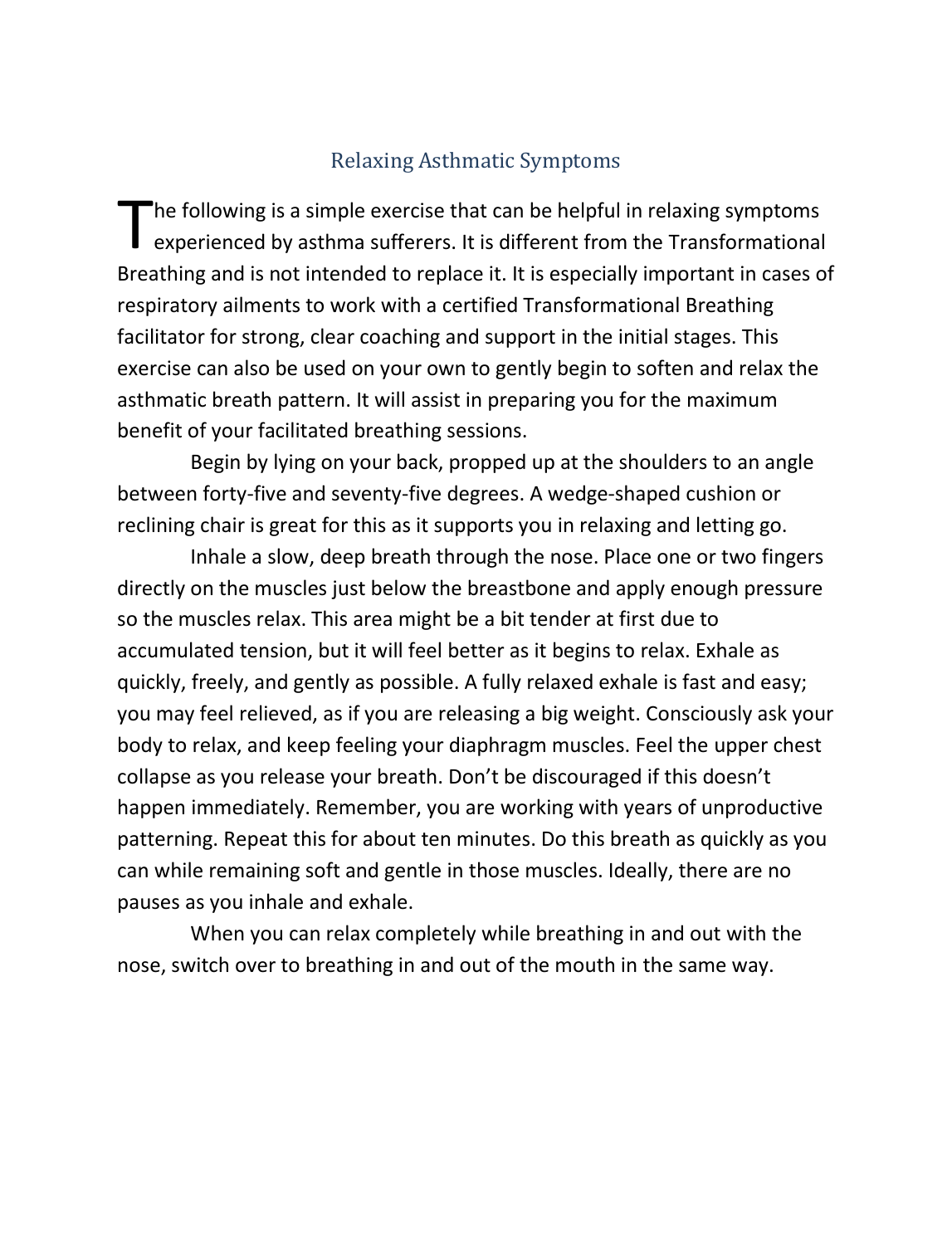# Mandy's New Life

Several years ago, a client brought in his wife who had been suffering from<br>Severe asthma for the past twelve years. It was now at the stage where he Severe asthma for the past twelve years. It was now at the stage where her difficulty in breathing was affecting and limiting most of her activities. She was only in her early thirties and was unable to work, exercise, or perform normal activities for someone her age. Her breathing was so restricted that she could not live an enjoyable life, and the asthma was the foremost consideration in everything they did.

Mandy was very pale and thin, always wheezing and quite listless. She was the most severe case I had ever worked with up to that point. Just lying down to breathe seemed to require all her energy. Her breathing pattern was very shut down. When I felt her solar plexus area, it was stiff as a board and felt hard all the time. It didn't even relax as she inhaled, a sure sign she was holding on to something major.

I began patiently working on the muscles in that area, by gently applying pressure and massaging them with each breath. I was trying to teach them that it would be safe to relax and let go. At one point, I asked her to stop *trying* to breathe. I asked her instead to just let the breath come in and go out without any major effort. That was an important step toward beginning to breathe more effectively.

By the end of the first session, she could actually relax those controlling muscles during every fourth or fifth breath. Her face and cheeks had some color in them, and she said she felt totally energized. For the first time in quite a while, a greater amount of oxygen was entering her system and she was feeling the benefits.

I later learned that this coaching technique can assist many with asthma. I came to understand that the very act of trying so hard to breathe was causing much of the tension and constriction in the first place.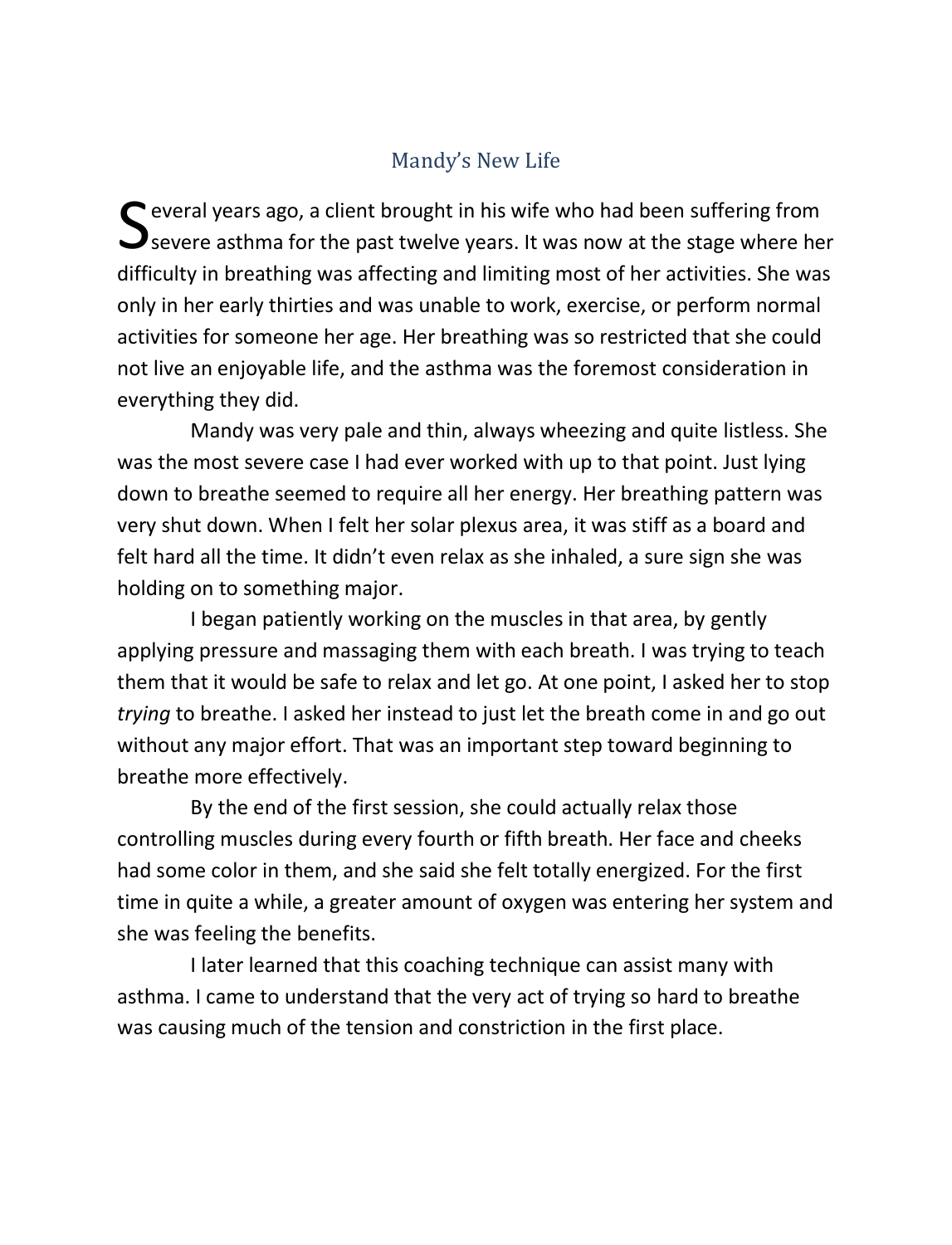Surrendering and relaxing, letting the breath flow in and flow out, allows our breathing to happen without the usual tightness and holding on.

We were both encouraged and we set her next appointment for two weeks later. I asked her to practice the relaxed, connected breathing for at least fifteen minutes a day.

In the second session, something very powerful occurred. Mandy's breath opened up enough for her to begin to activate, thus tapping in to the subconscious mind. After a short while, she began to cry hysterically. I asked her what was happening. In a few minutes, she regained her composure and was able to tell me that she had remembered a tragic event that had changed her life. She was surprised at how upset she still felt about it.

Twelve years previously, a young boy had run out in front of her car and, unable to stop, she had run him over. He was killed, and she was guiltridden. For a long time afterward, she thought she would never get over it. Unconsciously she felt that she did not deserve to live.

Immediately I connected that experience and her feelings about it with the onset of her asthma. Mandy had been denying herself life by subconsciously refusing to accept the Life Force through her own breathing. Before I could even voice my understanding, I could see she had made the same association. We had accessed the emotional root of her debilitating breathing pattern.

The next few sessions continued to improve her breathing. On the fourth session, her husband came with her. They were both beaming as they shared with me that over the weekend they had gone bike riding together. She was actually able to go up hills and keep up with him, something they had never experienced in their relationship. They also stated that her need for the inhaler was almost nonexistent. When she felt difficulty breathing, she would instead stop and take ten deep, relaxed breaths. The exercises created enough opening in her breathing that the inhaler was not necessary. They were now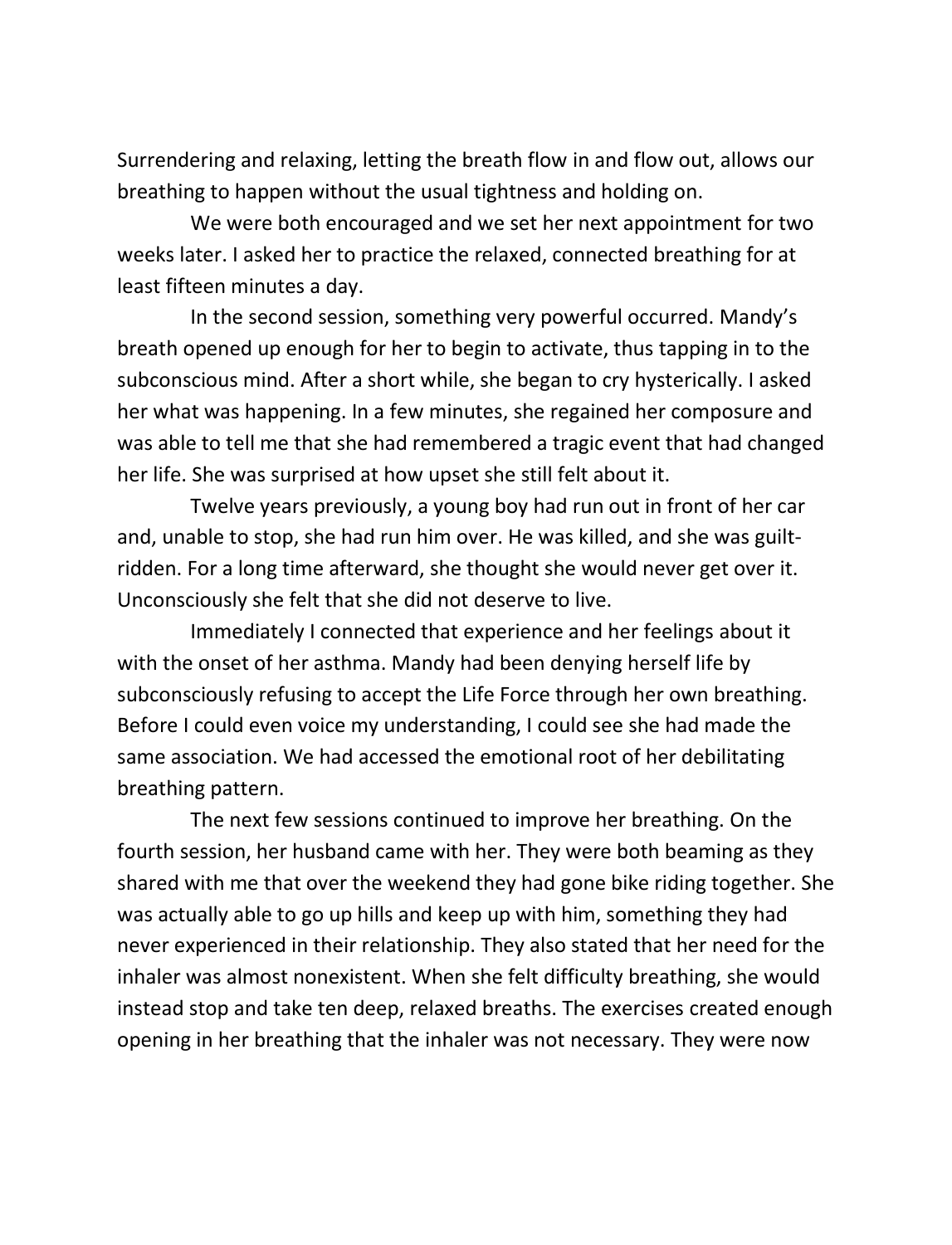planning events they had previously considered impossible, including plans to start a family.

### Betty's Miraculous Healing

Several years ago, while working in New York with some young adults in the<br>Sentertainment business, I witnessed one of the women break down and **O** entertainment business, I witnessed one of the women break down and sob after her breath session. She told me that her mother was dying of a rare respiratory condition. Doctors had warned that there was no cure, and it would eventually kill her. She looked at me with a hopeful glance and asked if Transformational Breathing could help in any way. At that time I had no idea, and I explained to her that I had not heard of her mother's condition and did not know if it would respond to our work. I felt it was at least worth a try, and if they were willing to experiment, so was I.

Betty, in her mid-fifties, arrived in the city to meet with me the next day. In speaking with her, I gathered that she was not resigned to accepting the fatal prognosis, but she also felt lost as far as alternatives.

I explained the three levels of Transformational Breathing and let her know that we would probably be spending most of our time working on Level I, opening up her breathing. She seemed ready to try anything. I think that if I had recommended standing on her head and whistling she would have tried it.

When she started to breathe, I was amazed at how shut down her breathing was. There was no visible expansion of her chest as she inhaled. When I told her to take a deep breath, the air went in, but I saw almost no movement in her respiratory system. This type of breathing pattern is usually associated with feelings of unworthiness and the inability to accept one's good. I instructed her to continue to breathe and say, in her mind, "I accept my good. I am worthy of my good." As soon as I gave her that affirmation, she burst out in sobs. I knew I had struck a major chord.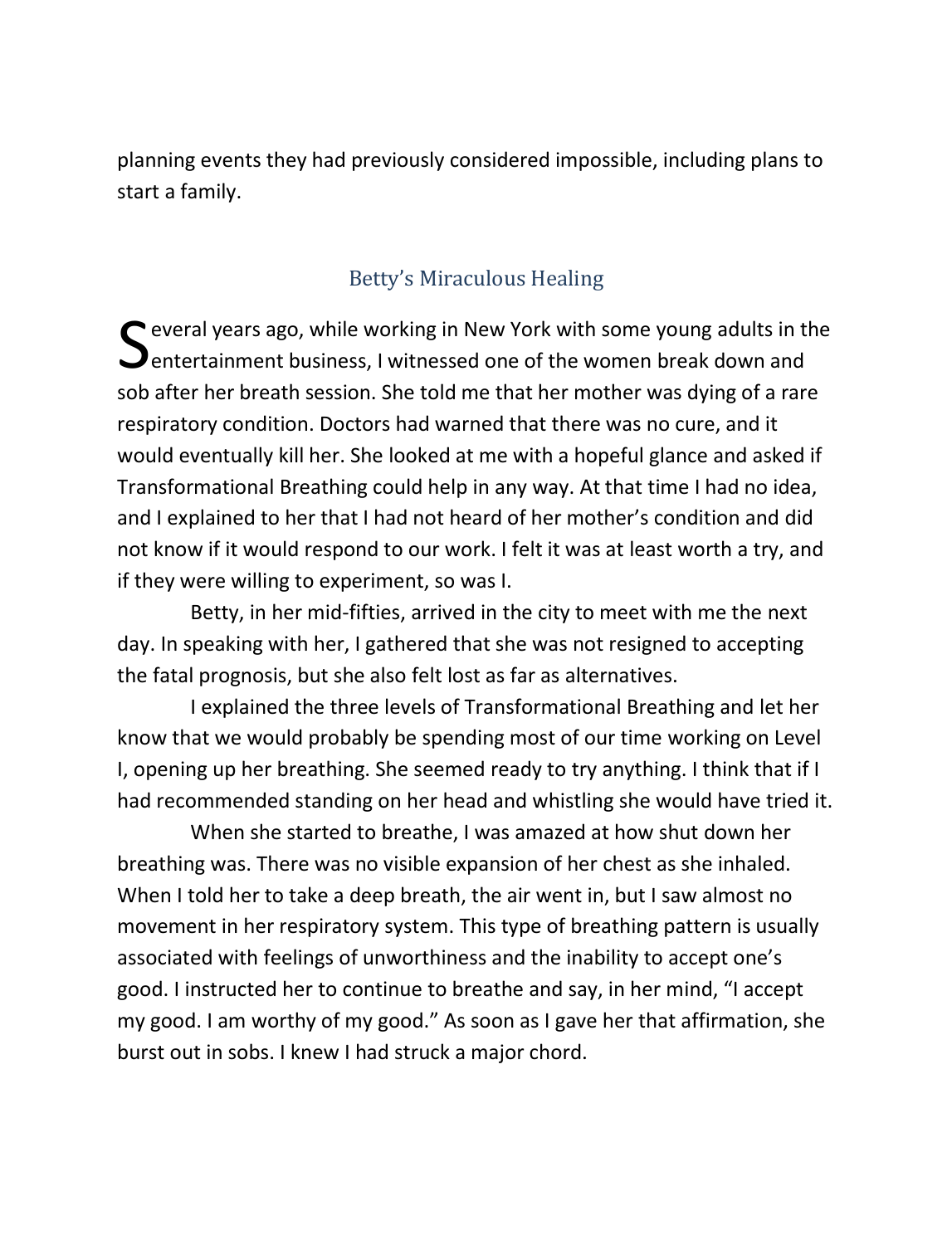After she stopped crying, there was visible expansion on her next breath. She was allowing herself to accept her good, her breath, her Life Force. As we continued the session, her breathing kept getting larger. I couldn't believe what I was seeing—that someone could go from a virtually nonexistent breath to an open, healthy breathing pattern in less than an hour! I knew that by the end of our time together, her life was going to be very different.

When she sat up at the end of the session, she looked totally transformed. Her eyes were sparkling, her body was vibrating, and her smile told the whole story. We both knew some sort of miracle had happened, and I felt fortunate to be there and witness it.

Betty exclaimed, "I don't remember ever feeling quite so wonderful, so clear and light. It's as though I've never breathed before."

In talking to Betty later, I learned that she had been an unwanted child. Her mother had even considered aborting the pregnancy. She came into this world feeling unwanted and not worthy to be here—not even good enough to breathe. A lifetime of unconsciously believing herself to be unworthy of life and breath had caused a major shutdown of her respiratory system with detrimental consequences to her health. After one month of practicing the breathing exercises I had given her, Betty called to say she was doing fabulously well and did not feel a need for any more sessions. None of her medical practitioners could believe her miraculous recovery.

Not everyone's response is as dramatic as Betty's was. There are many factors that determine how quickly a person moves within this process. In part, it depends upon one's level of commitment to practice, and readiness to heal, as well as the willingness to actively choose life.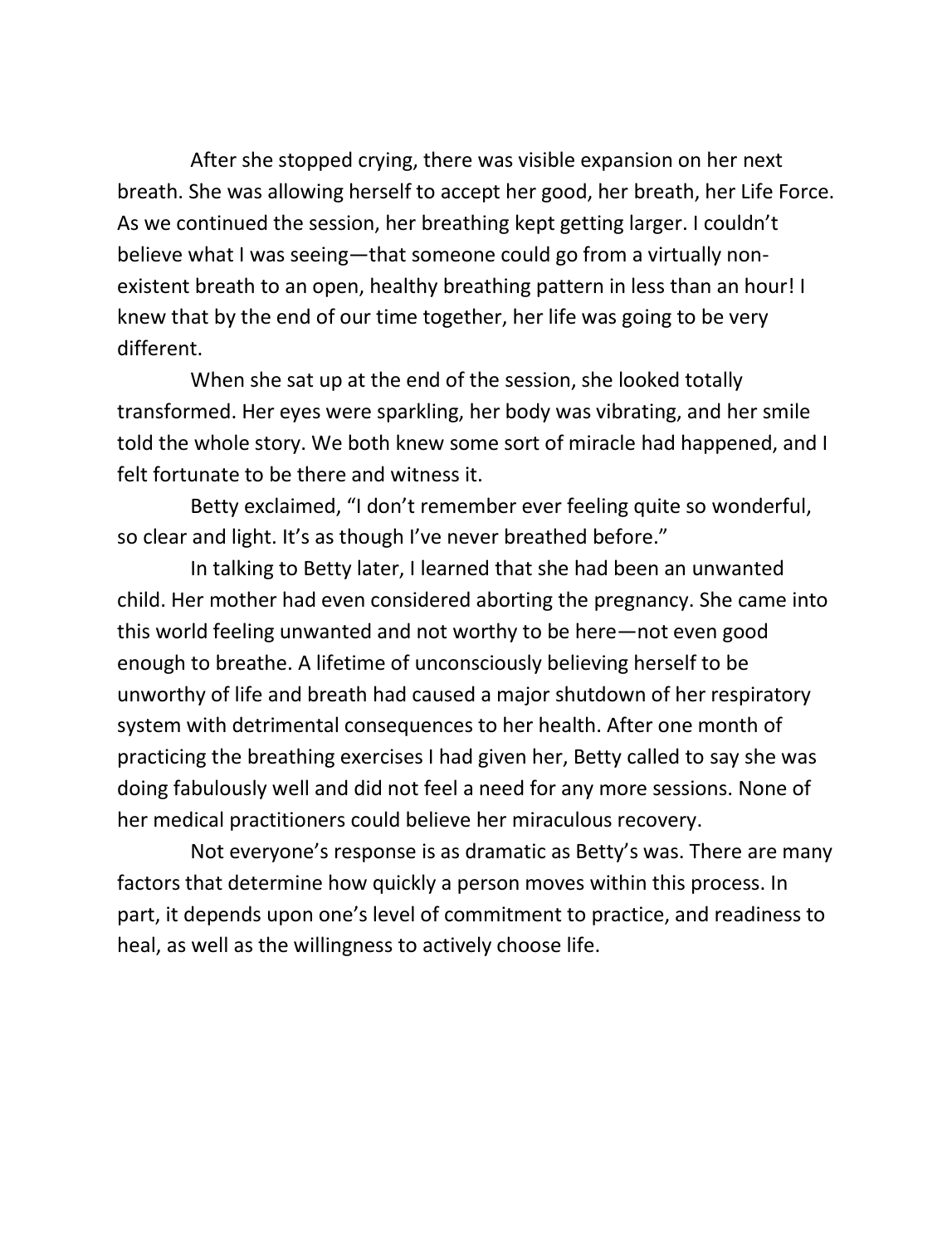## Complete Recovery from Asthma

helley Salvatore has been a professional fitness instructor for sixteen years S helley Salvatore has been a pr<br>
and was a dancer before that.

"As a teenager, I was diagnosed with asthma. Being strong- willed, I went through my life never needing medication, until my mid-thirties. My mother had died a few years earlier, and I was a single mother with fifteenand sixteen-year-old sons who were going wild! I was teaching fifteen to twenty classes a week and diagnosed with exercise-induced asthma. The stress had finally caught up to my body.

"I was put on three types of medication that made me sick to my stomach and very hyper. I carried the inhalers with me, but knew that they were not the answer. Shortly thereafter (God bless!) I attended a Transformational Breathing workshop. After twenty minutes of deep, connected breathing, I knew that this was the answer to my prayers. I took the training, became a facilitator and my oldest son also did, with the scholarship program that Judith offers for teenagers. My younger son also breathes now. My breath is fuller than ever, my spiritual life has deepened and I am truly grateful for this gift—as simple as breathing consciously!"

#### Teenager Leaves Inhalers Behind

**T** ligio Salvatore, age nineteen, says: "My experience with Transformational E ligio Salvatore, age nineteen, says: "My experience with Transformat<br>Breathing was like sunshine on a cloudy day. At the age of ten, I was diagnosed with asthma after a serious bronchial infection. Two different types of inhalers were prescribed. One was steroid based and the other was Ventolin. I was told to use them daily (more than once) for the rest of my life.

"By nature, I am a rebel and decided at this young age that I could control my breath without depending on these drugs. I still had sporadic asthma attacks however. In the fall of 1996, I accompanied my brother and